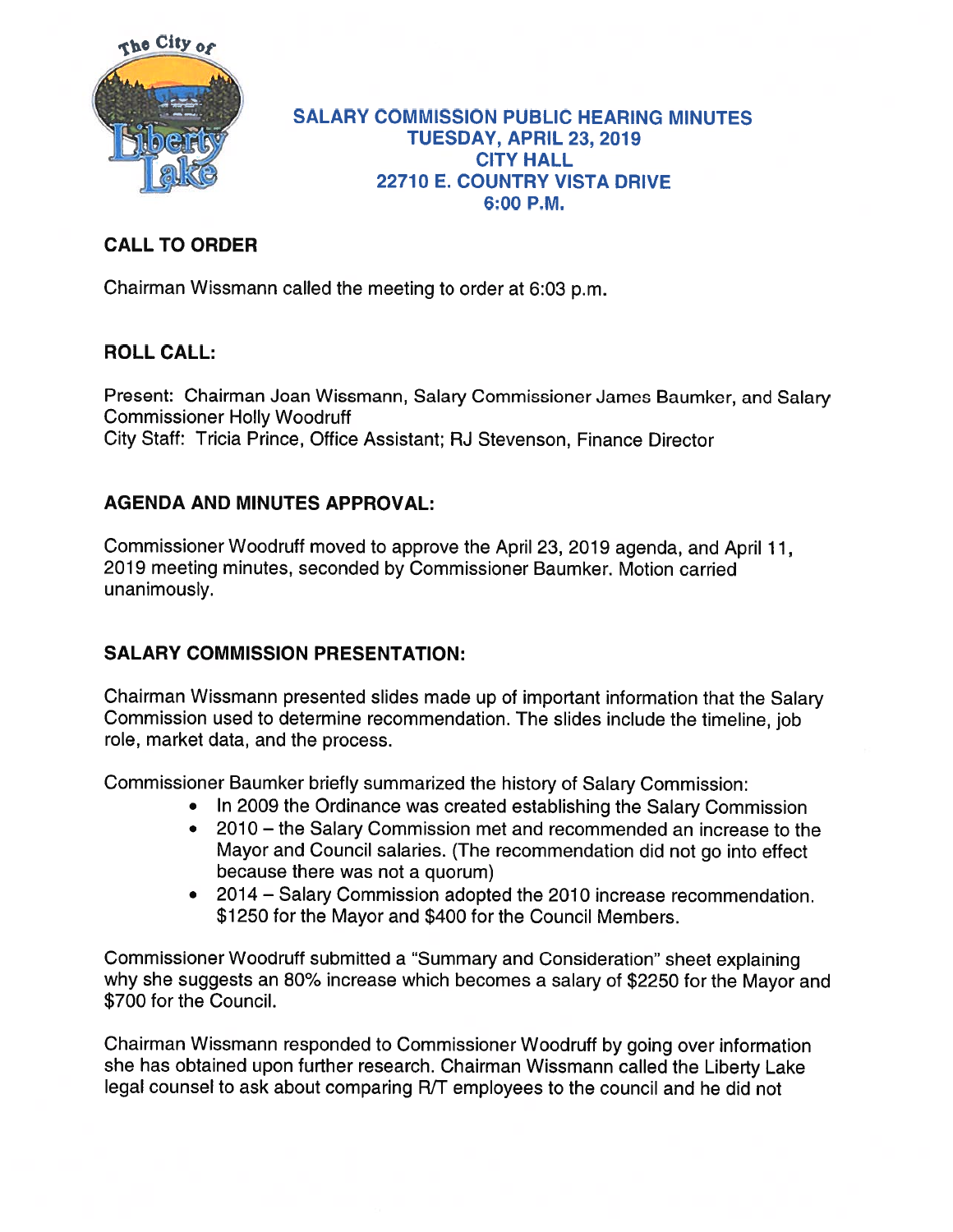agree that is <sup>a</sup> goo<sup>d</sup> comparison. She asked about <sup>a</sup> 5% premium, and his response was that it is arbitrary; the premium has to be based on some kind of justification. When she asked about <sup>a</sup> certain percentage raise across the board, he said that the 75-80% raise is actually resulting from the data numbers provided. The raise has to be justified and based on something.

### INFORMATION AVAILABILITY:

Commissioners discussed the best way to package information for public consumption showing the history, <sup>p</sup>hilosophy, process, data and other pertinent information. Commissioners decided that the following information will be provided:

- • Power point presentation with 5-7 slides outlining the <sup>p</sup>hilosophy, process, history and legal questions.
- Hard copy of salary data spreadsheet.
- Link to the handbook, referendum link, ordinance, data spreadsheet, and salary commission information made available on the website.

### PUBLIC HEARING:

At 6:25 p.m., Chairman Wissmann opened the public hearing on the City of Liberty Lake Salary Commission. She invited citizen testimony.

Brad Hamlin, Liberty Lake Resident: Confirmed the information on the data spreadsheet. He said that he is in favor of the higher number for the Mayor and Council members. He added that Liberty Lake has to deal with the influx of people coming into the City for work and issues. Said there is <sup>a</sup> slant on infrastructure and the council is charged with that. He said that Liberty Lake is one of the faster growing cities and that they need people onboard that is cognoscente of that. The Council is charged with <sup>a</sup> big responsibility. He is comfortable with 80% raise of added premium for the City Council.

Phil Folyer, Liberty Lake Resident: At the last Public Hearing, a resident suggested a 100% increase. He encourages the Commission to lean toward 80% raise because in his opinion, Liberty Lake is the best. He wants the best looking out for him.

Sue Hamlin, Liberty Lake Resident: Would also like the 80% or more salary raise for the Council. She agrees that the City is growing rapidly and the need for people with time to pu<sup>t</sup> into their job and take it as <sup>a</sup> job. She would like someone there that will do the job to the best of their ability and the salary needs to reflect that so they understand that.

Chairman Wissmann closed the public hearing at 6:31 p.m.